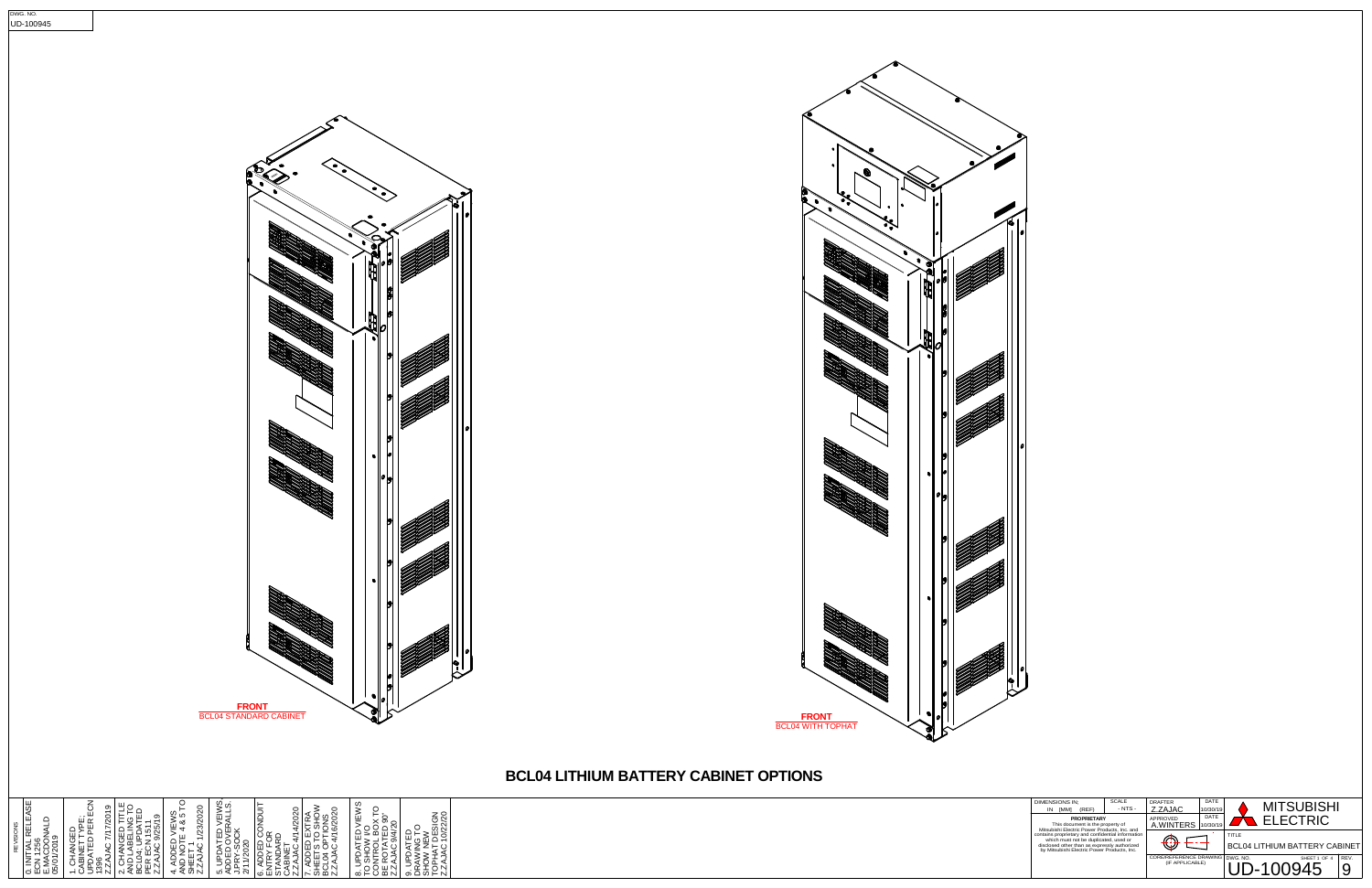| <b>DIMENSIONS IN:</b><br>(REF)<br>[MM]<br>IN                                                                                                                                              | <b>SCALE</b><br>$- NTS -$ | DRAFTER<br>Z.ZAJAC                        | DATE<br>10/30/19 |          | <b>MITSUBISHI</b>                    |      |
|-------------------------------------------------------------------------------------------------------------------------------------------------------------------------------------------|---------------------------|-------------------------------------------|------------------|----------|--------------------------------------|------|
| <b>PROPRIETARY</b><br>This document is the property of<br>Mitsubishi Electric Power Products, Inc. and                                                                                    |                           | APPROVED<br>A.WINTERS                     | DATE<br>10/30/19 |          | <b>ELECTRIC</b>                      |      |
| contains proprietary and confidential information<br>which must not be duplicated, used or<br>disclosed other than as expressly authorized<br>by Mitsubishi Electric Power Products, Inc. |                           |                                           |                  | TITI F   | <b>BCL04 LITHIUM BATTERY CABINET</b> |      |
|                                                                                                                                                                                           |                           | CORE/REFERENCE DRAWING<br>(IF APPLICABLE) |                  | DWG, NO. | SHEET 2 OF 4                         | RFV. |

| ∣မ္ဟ<br>◅<br>١щ<br>REVISIONS<br>'⊞<br>Š<br>ၜ<br>256<br>05/01/201<br>য়≾<br>ρς<br>Α<br>$\overline{ }$<br>. —<br>ΪZ<br>čΣ<br>⊞<br>$\circ$ | EC<br>ග<br>୪<br>щ<br>ର୍<br>뿐<br>PER<br>–<br>Q<br>Ξ<br>⊢<br>⋖<br>25/<br>5<br>N<br>ANGED<br>≘<br>Ğ<br>Ξ<br>좋는<br><b>ABEL</b><br>$\overline{\phantom{0}}$<br>ଚ<br>TED<br>N<br>ΞÕ<br><b>SML</b><br>SN<br>₹¥<br>ġ.<br><b>CABIN</b><br>UPDA<br>Τ<br>396<br>QNA<br>t<br>⋖<br>$\alpha$<br>◅<br>ō<br><b>BCL</b><br>Ñ<br>N<br>푼<br>$\overline{\phantom{0}}$<br>N.<br>$\mathbf{\tilde{N}}$<br>$\overline{ }$<br>$\overline{\phantom{0}}$ | 1/23/2020<br>ഗ<br>ഗ<br>တ<br>∞ర<br>VIEV<br>4<br>ш<br>≏<br>5<br>$\overline{ }$<br>Q<br>DEI<br>АJА<br>ż<br>Ш<br>$\circ$<br>N<br>–<br>하신<br>ā<br>4 | ഗ<br>U.<br>₹<br>щ<br><b>OVER</b><br>-SOCK<br>品<br>1/2020<br>⊢<br>UPDA <sup>-</sup><br>ADDED<br>بلا<br>Ê<br>$\overline{z}$<br>نما<br>$\rightarrow$<br>ন | 0<br>4/14/202<br>ADDED CONDI<br><sup>5</sup> ៥ ខ្ពុំ<br>⊢<br>ပ္ခ<br><b>ANDA</b><br>屶<br>≻<br>≃<br>ă<br>◅<br>与<br>ნშ<br>딴<br>N<br>có | /202<br>SNC<br>ž<br>≃<br>ᢦ<br>ଡ<br>οĔ<br>÷<br>ш<br>694<br>No<br><b>ADDEI</b><br>┕<br>◅<br>$\mathfrak{A}$<br>₩<br>◅<br>ಸ<br>N<br>こあ<br>ఠ<br>$\sim$ | ഗ<br>Ē<br>ВÖХ<br>တ<br>$\circ$<br>$\bar{\mathsf{N}}$<br>$\Omega$<br>$\geq$<br>ш<br>ą<br>ш<br>ಹ '<br>⊢<br>ਠ<br>⊲<br>.<br>ЗНО∕<br><b>JPDA</b><br>$\tilde{r}$<br>5<br>∸<br><b>CONT</b><br>$\alpha$<br>€<br>N<br>$\overline{C}$<br>볾<br>N.<br>∞ | <b>JESIGN</b><br>0/22/20<br>읍<br>≧∺<br>⊢<br>…<br>$\frac{0}{2}$<br>$\overline{ }$<br>z<br>å<br>⊢<br>⋚<br>⋖<br>Ğ<br>><br>⇒<br>ぅ<br>$\begin{array}{c}\n\text{X} \\ \text{X} \\ \text{Y} \\ \text{Y} \\ \text{Y} \\ \text{Y} \\ \text{Y} \\ \text{Y} \\ \text{Y} \\ \text{Y} \\ \text{Y} \\ \text{Y} \\ \text{Y} \\ \text{Y} \\ \text{Y} \\ \text{Y} \\ \text{Y} \\ \text{Y} \\ \text{Y} \\ \text{Y} \\ \text{Y} \\ \text{Y} \\ \text{Y} \\ \text{Y} \\ \text{Y} \\ \text{Y} \\ \text{Y} \\ \text{Y} \\ \text{Y} \\ \text{Y} \\ \text{Y} \\ \text{Y} \\ \text{Y} \\ \text{Y} \\ \text{Y} \\ \text$<br>9. UI<br>DRA<br>N<br>N |
|-----------------------------------------------------------------------------------------------------------------------------------------|-------------------------------------------------------------------------------------------------------------------------------------------------------------------------------------------------------------------------------------------------------------------------------------------------------------------------------------------------------------------------------------------------------------------------------|------------------------------------------------------------------------------------------------------------------------------------------------|--------------------------------------------------------------------------------------------------------------------------------------------------------|-------------------------------------------------------------------------------------------------------------------------------------|---------------------------------------------------------------------------------------------------------------------------------------------------|--------------------------------------------------------------------------------------------------------------------------------------------------------------------------------------------------------------------------------------------|--------------------------------------------------------------------------------------------------------------------------------------------------------------------------------------------------------------------------------------------------------------------------------------------------------------------------------------------------------------------------------------------------------------------------------------------------------------------------------------------------------------------------------------------------------------------------------------------------------------------------|

## **BCL04 STANDARD CABINET**

NOTES:<br>1. 120V CONTROL POWER SUPPLIED AND INSTALLED BY OTHERS.<br>2. 8 SIGNAL WIRES REQUIRED (6 SIGNAL WIRES FOR 9900C/CX) 22-16 AWG WIRE SIZE. (SUPPLIED AND INSTALLED BY OTHERS)<br>3. RACK SPECIFICATIONS.<br>184KW CONTINUOUS, 257K













3.15" x 2.36"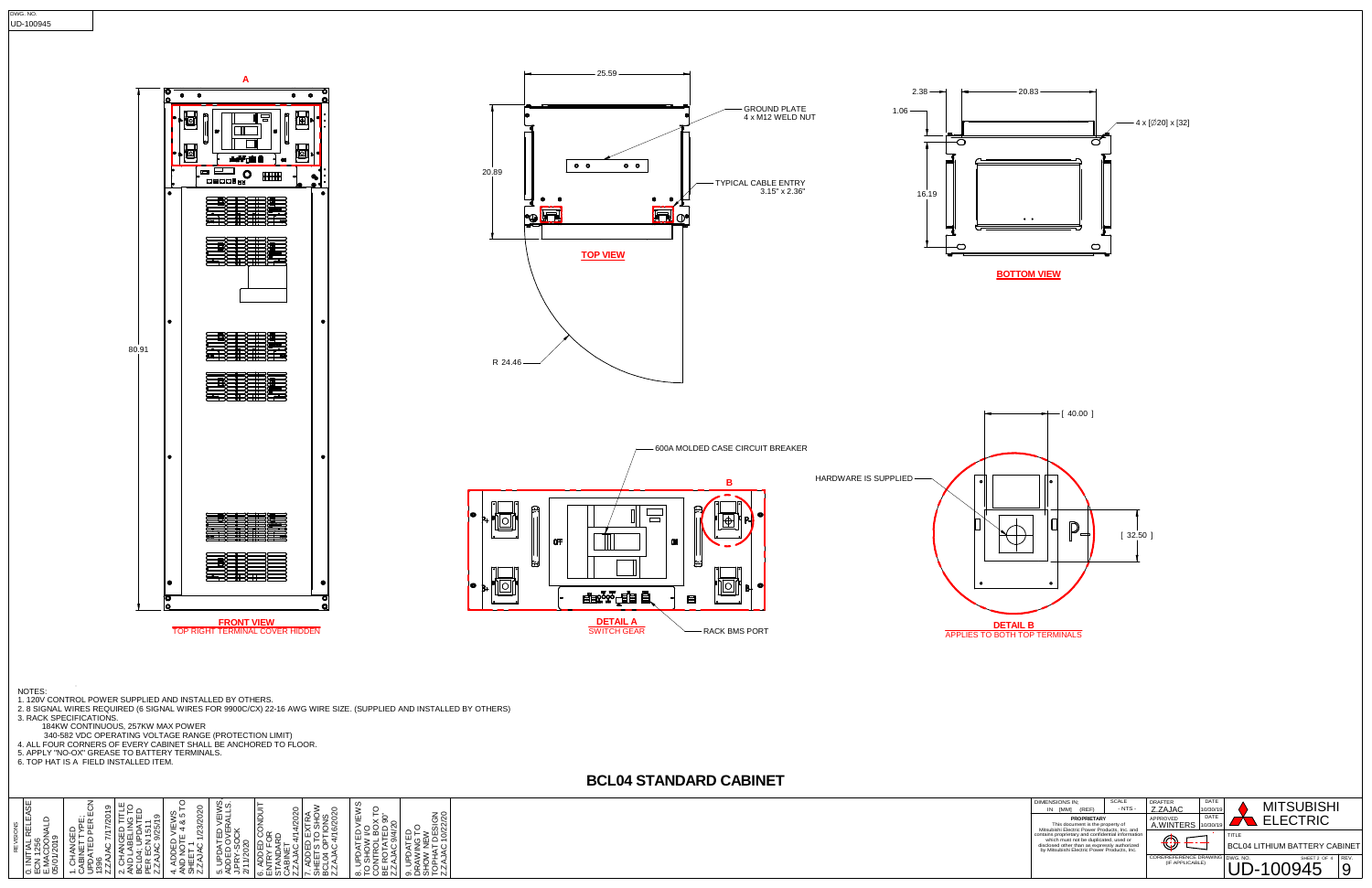

| <b>RELEASE</b><br>0. INITIAL RELE <i>I</i><br>ECN 1256<br>E.MACDONALD<br>05/01/2019<br>REVISIONS | TYPE;<br>PER ECN<br>7/17/2019<br>1. CHANGED<br>CABINET TYP<br>UPDATED PE<br>AJAC<br>$\frac{1396}{2.74}$ | ٩۳<br>2. CHANGED TITLE<br>AND LABELING TO<br>BCL04: UPDATED<br>PER ECN 1511<br>ZZAJAC 9/25/19 | 1/23/2020<br>. ADDED VIEWS<br>ND NOTE 4 & 5 T<br>HEET 1<br>.ZAJAC 1/23/2020 | 5. UPDATED VEIWS,<br>ADDED OVERALLS.<br>J.PRY-SOCK<br>2/11/2020 | 6. ADDED CONDUIT<br>ENTRY FOR<br>STANDARD<br>CABINET<br>Z.ZAJAC 4/14/2020 | 7. ADDED EXTRA<br>SHEETS TO SHOW<br>BCL04 OPTIONS<br>Z.ZAJAC 4/16/2020 | ၯ<br>VIEW:<br>8. UPDATED VIEW<br>TO SHOW I/O<br>CONTROL BOX TC<br>BE ROTATED 90°<br>Z.ZAJAC 9/4/20 | 9. UPDATED<br>DRAWING TO<br>SHOW NEW<br>TOPHAT DESIGN<br>ZZAJAC 10/22/20 |  |
|--------------------------------------------------------------------------------------------------|---------------------------------------------------------------------------------------------------------|-----------------------------------------------------------------------------------------------|-----------------------------------------------------------------------------|-----------------------------------------------------------------|---------------------------------------------------------------------------|------------------------------------------------------------------------|----------------------------------------------------------------------------------------------------|--------------------------------------------------------------------------|--|
|                                                                                                  | N1                                                                                                      |                                                                                               | さあぶ<br>4                                                                    |                                                                 |                                                                           |                                                                        |                                                                                                    |                                                                          |  |



## **SYSTEM BMS INTERFACE**



LOCATED IN TOPHAT

 $\Box$ 

 $\Box$